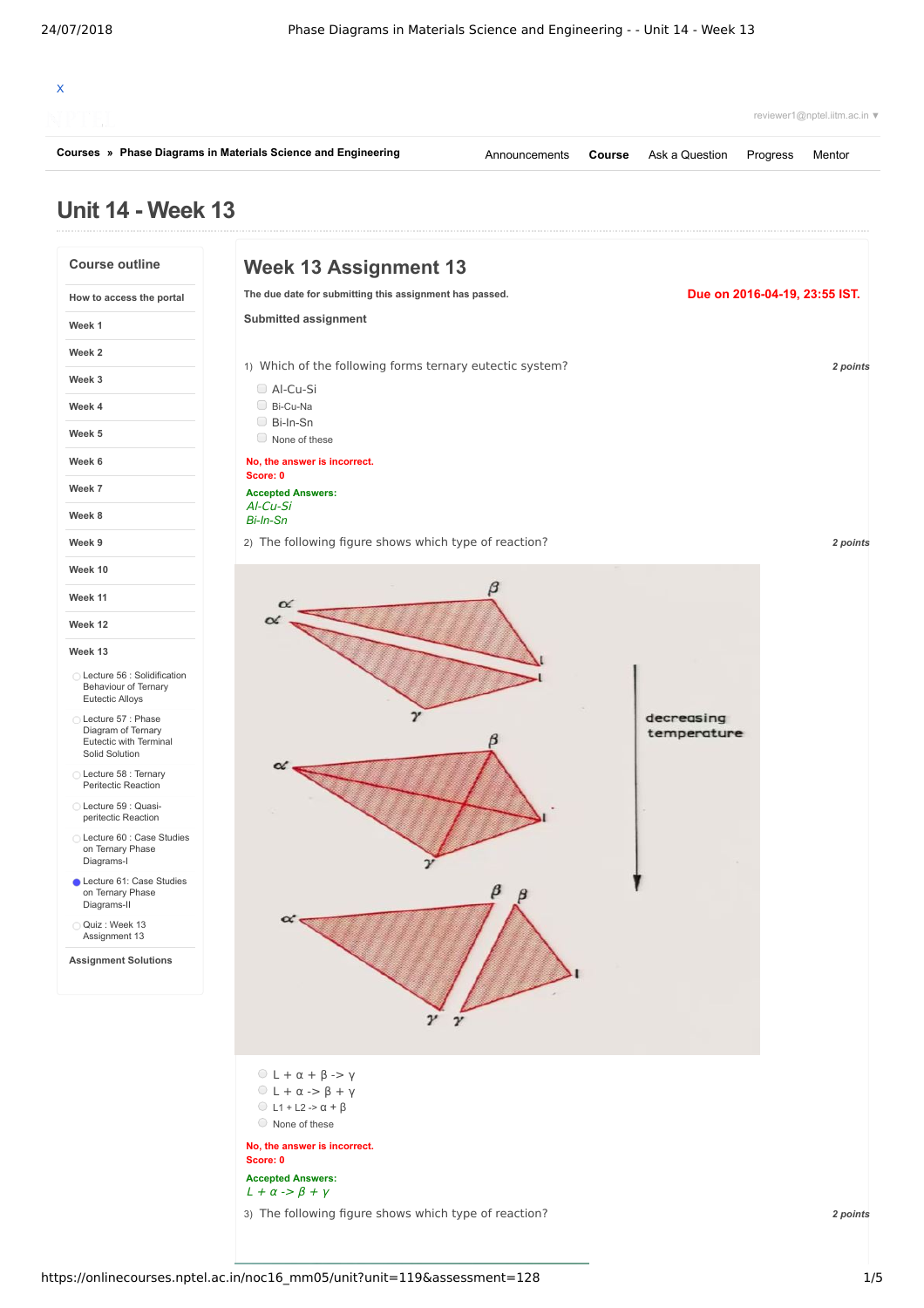## 24/07/2018 Phase Diagrams in Materials Science and Engineering - - Unit 14 - Week 13



 $\bigcirc$  L1 + L2 ->  $\alpha$  +  $\beta$  $0 L + \alpha \rightarrow \beta + \gamma$  $0 L + \alpha + \beta \rightarrow \gamma$ None of these

**No, the answer is incorrect. Score: 0 Accepted Answers:**  $L + \alpha + \beta \rightarrow \gamma$ 

4) The following image is formed with which type of electrons? Also the material appearing darker has 2 *points* a relatively higher or lower atomic number?

- O Secondary electrons, higher atomic number
- $\bigcirc$  Secondary electrons, lower atomic number
- $\bigcirc$  Backscattered electrons, higher atomic number
- Backscattered electrons, lower atomic number

**No, the answer is incorrect. Score: 0 Accepted Answers:** *Backscattered electrons, lower atomic number*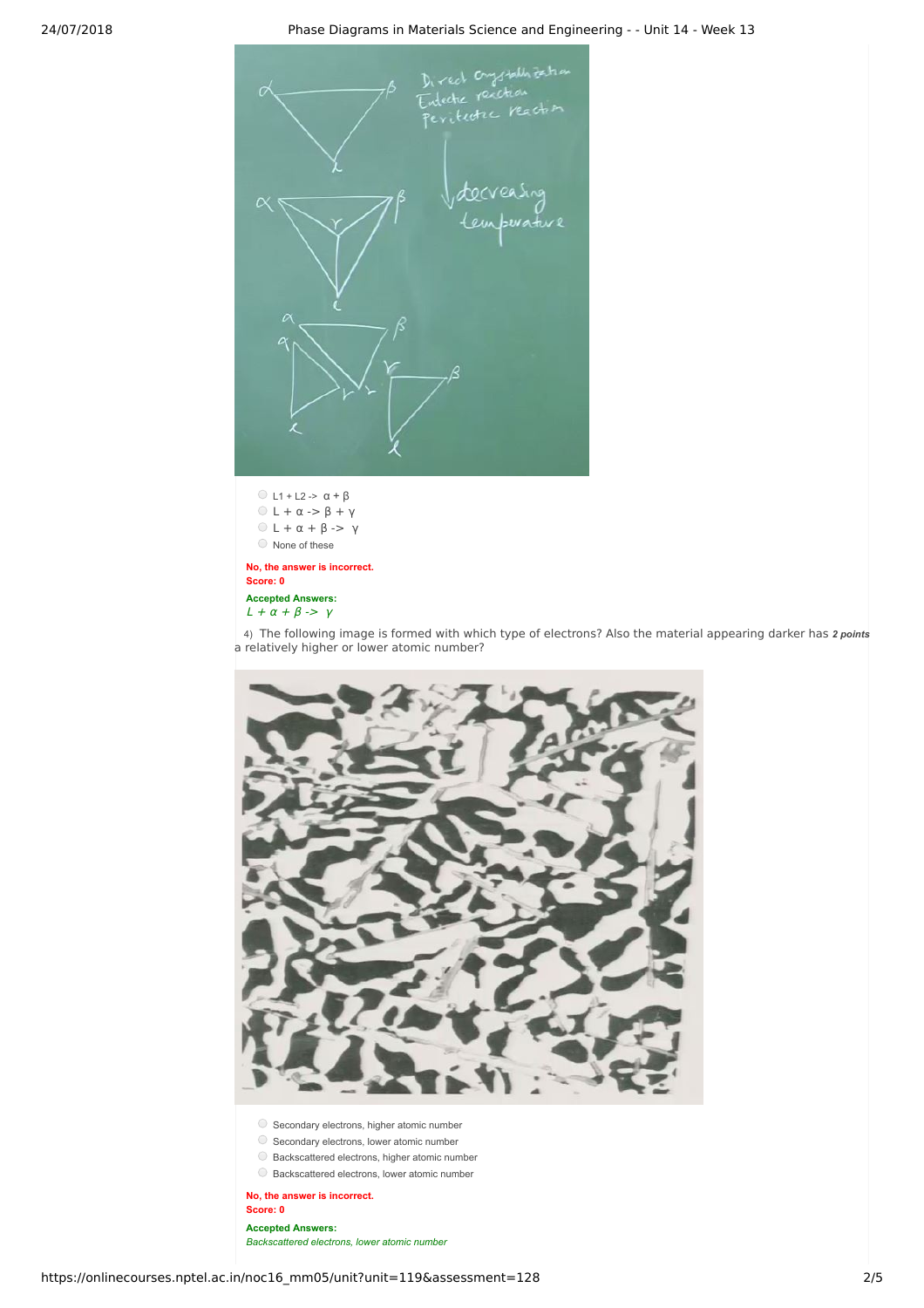## 24/07/2018 Phase Diagrams in Materials Science and Engineering - - Unit 14 - Week 13



**No, the answer is incorrect. Score: 0**

## **Accepted Answers:** *MgSiO<sup>3</sup>*

8) The  $\sigma$  phase in the following Fe-Cr phase diagram is ----------.

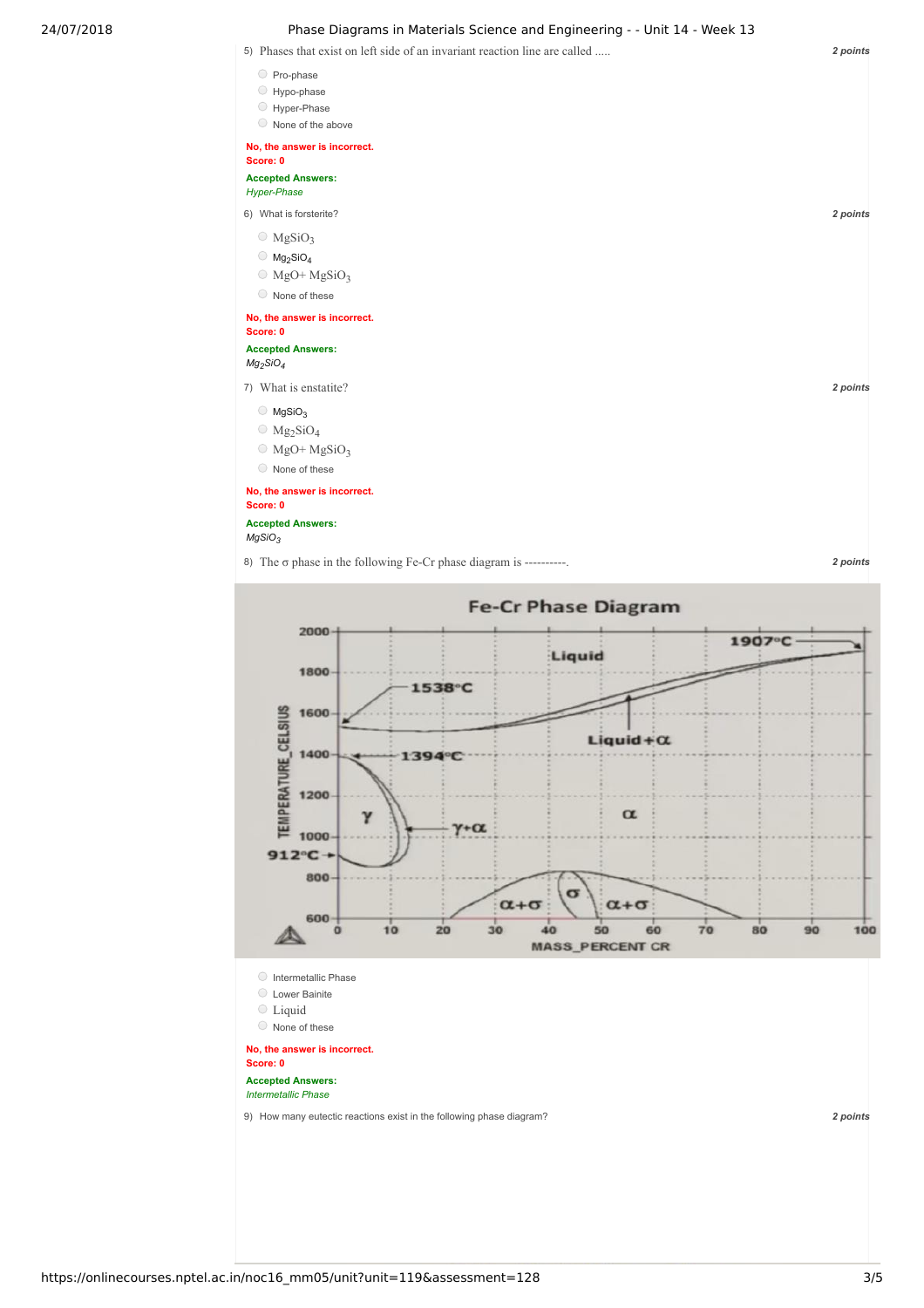